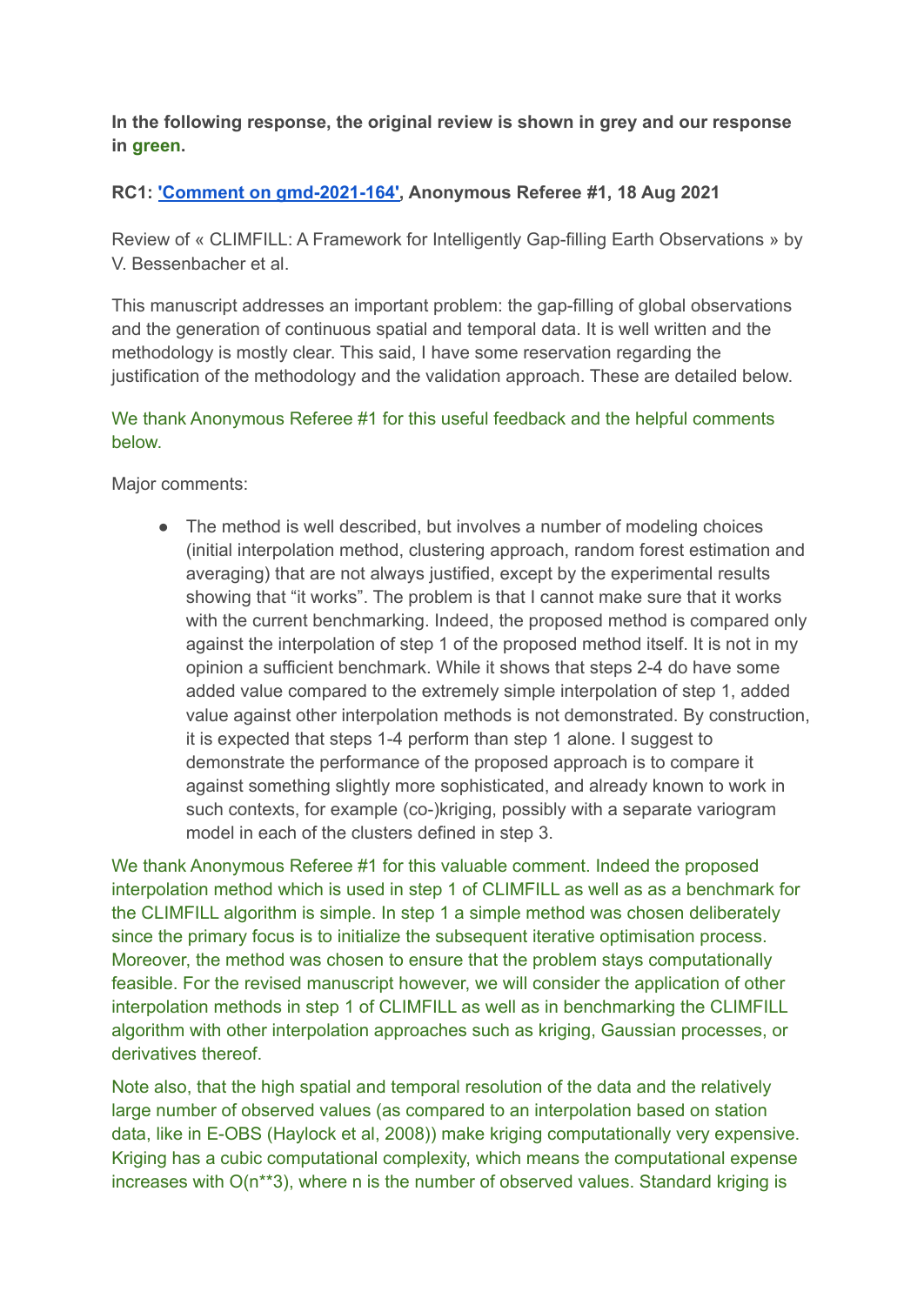therefore not an option for our dataset which consists of several hundred thousand observed points per day.

To counteract this issue we are currently exploring recent literature on Gaussian Processes for large data, focussing e.g. on divide-and-conquer approaches in which the data are strategically split into more manageable chunks.

• The introduction stresses, with reason, that the reproduction of the dependencies between variables is critical, and that these dependencies are complex. However, the evaluation metric used relies on the assumption that these distributions are Gaussian, whereas it is clearly not the case, as seen in figure 6. Instead of eq. 2, I suggest using a metric that considers a numerical description of the joint distribution, such as for example the Jensen-Shannon divergence (or many other possible divergences available in the literature). Applied to the distributions in figure 6, the computational cost would be minimal.

For the revised manuscript, we will seek to replace the Bhattacharrya distance with a metric that does not assume Gaussian distributions. We will particularly look into options that make use of the distributions in Figure 6, once they are normalised (as suggested in the next comment). We thank the reviewer for suggesting the Jensen-Shannon divergence/distance, which we will consider.

• Some elements in figure 6 do not allow me to fully evaluate the results of the proposed method. I see significant differences between the distributions, e.g. in d) there is an important bias towards values of soil moisture around 0.3, which seems more important than in c). More generally, the distribution in d) looks globally like c) but smoothed (comparable to the smudging effect of adding a random noise). Similarly, in figure A1 there are important artifacts in the reproduction of the marginal distributions by CLIMFILL, which imply that the joint distribution is also inaccurate. Visually interpreting these effect is difficult because the joint distributions are presented as histograms, with counts of data instead of densities of probability. As a result, the integral of the joint distributions is not the same, especially for b). These histograms should be normalized by their integrals to reflect probabilities rather than counts.

We agree that normalising the histograms is a good idea and will do this for the revised manuscript. For the other issues mentioned in this part, please see the summarised response to a related comment below (comment starting with "While I see the logic in separating ….").

● In figure 11 as well as in the supplementary figures, I cannot see that CLIMFILL is systematically better than the simple interpolation. A quantitative assessment might help highlighting such differences. Why not using the same regions in figure 12 as in figure 11? Is the focus on randomly chosen regions or on the areas of larger discrepancies?

In Figure 11, the current SREX regions have been chosen to highlight exemplary how CLIMFILL performs in different climates across the globe. In Figure 12, the aim is to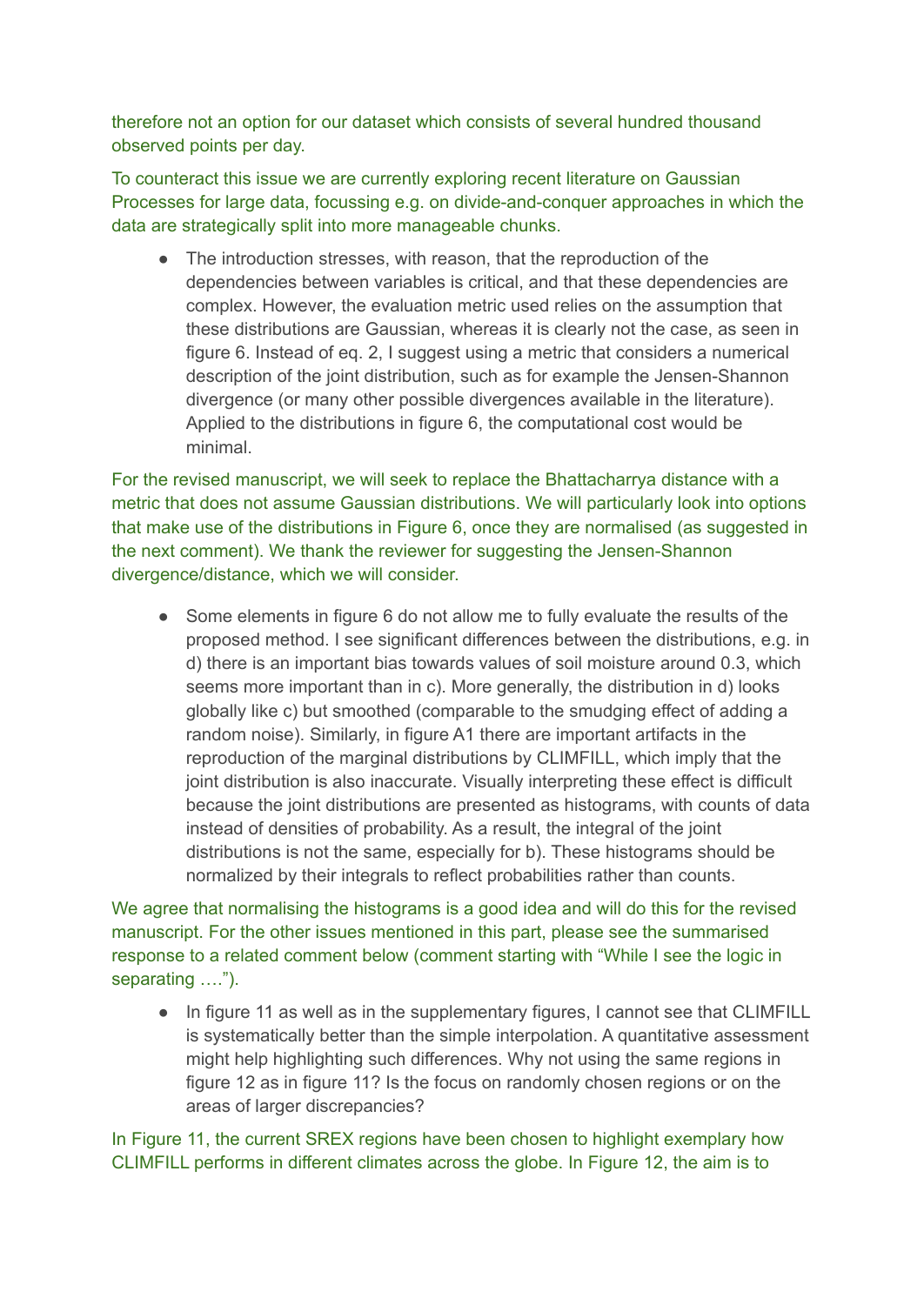focus on the regions where the largest difference is seen between original data, benchmark and CLIMFILL. We will revise these two figures to also quantitatively reflect the differences between benchmark and CLIMFILL.

• While I see the logic in separating the interpolation of a global trend (step 1) and detailed data-driven smaller scale features (steps 2-4), step 1 is a spatial KNN, which inherently assumes smoothness. This is a modeling decision having implications that are not evaluated. For example, the distributions in figure 6c and 6d present features that are absent from the dataset used to interpolate from (figure 6b). It means that some unobserved statistical properties have been created. It seems to me that the large peak in figure 6c and its smoother version in figure 6d are typical of nearest-neighbor algorithms that propagate a single nearest value far from observations.

We thank the reviewer for this helpful feedback. Indeed, the distribution in Figure 6c presents a feature that is absent in Figure 6b, namely a large number of previously missing surface layer soil moisture values that have been gap-filled with a value of roughly 0.3 m^3/m^3. The feature is a consequence of large gaps, where the initial gapfill by interpolation because no spatially or temporally close points are found to inform about the missing value. In these instances missing values are initialized with the (constant) global mean, which is causing this issue.

As mentioned above we will consider other interpolation techniques in the revised submission, which may alleviate this issue. In case this issue remains present (note e.g. that kriging would also converge to constant values in the presence of large gaps) we will ensure that it is properly discussed in the revised text.

• The interpolation approach is largely driven by the large number of features, which is fine and quite usual, but this means that it may not perform well in case of large gaps, or when some of these covariates are unknown. How does it perform when no covariates are present (or only e.g. topography and lat/lon)? Furthermore, it is mentioned in l. 155 and below that a shortcoming of existing gap-filling approaches is that they heavily rely on covariates and not on spatial relationships. As I understand it, CLIMFILL also relies largely on covariates (steps 2 and 3), and very little on spatial relationships (spatial dependence is only considered in step 1, and in a very loose way as through a nearest neighbor approach).

We thank the reviewer for pointing out that this part of the algorithm needs clarification in the text.

For our response below we assume that "the interpolation approach" refers to the whole CLIMFILL framework. For understanding the properties of CLIMFILL (and the imputation methods it is based on (Stekhoven and Bühlmann, 2012)), it is necessary to recall that the gap-filling happens in two distinct steps:

First, an ad-hoc estimate for missing values is derived for each variable separately. Here this is done using spatial interpolation and hence does not depend on the presence of gap-free covariates.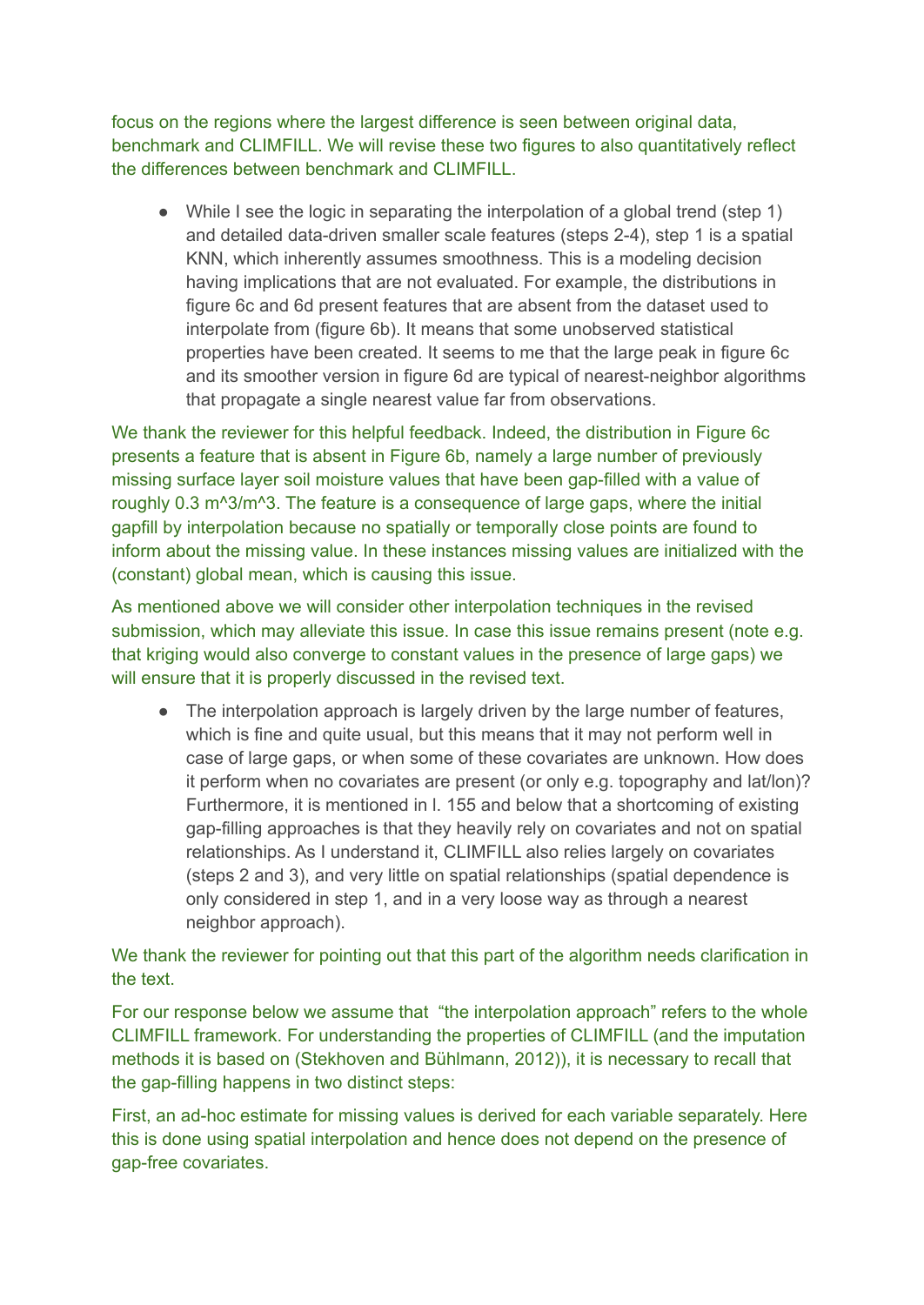Second, the ad-hoc estimate of all considered variables is optimised using an iterative procedure by accounting for the covariance of all participating variables.

Consequently, the entire procedure is designed to operate on multivariate datasets in which gaps may be present in all variables. In particular, the second step can help to overcome limits of simple interpolation in the presence of large gaps, since information of other - possibly gap-free - variables is exploited. Nonetheless, we acknowledge that this may not always be the case and will revise the article to better communicate the merits and limitations of the presented approach.

● One problem I see with the proposed approach is that it does not consider or attempt to quantify uncertainty. The values in the middle of a large gap are given with the same confidence as for a single pixel gap. Similarly, the uncertainty should be larger when few covariates are present. Furthermore, on l.232 it is mentioned that the different clusterings obtained (which may in some sense convey a sense of variability) are averaged, thus collapsing any uncertainty into a mean value.

We fully agree with Anonymous Referee #1 that uncertainty quantification is an important aspect of statistical inference and that the confidence in the estimate is likely proportional to the density of available observations. However, with the structure of the considered data and the used methodology, this uncertainty cannot be treated using standard methods. For example, the algorithm consists of 4 steps, each carrying its specific methodological uncertainties and it is not straight-forward to combine these uncertainties. Furthermore, the complex dependence structure of the data, exhibiting temporal, spatial, and cross-variable dependence needs to be considered.

Consequently the development of well-behaved uncertainty estimates for CLIMFILL would require a significant and independent research effort which is beyond the scope of this study.

Minor/editorial comments:

● Some of the references are quite outdated, such as Rubin (1976) that is mentioned repeatedly, whereas the literature on spatial statistics and geostatistics, which is precisely concerned with interpolation in similar spatio-temporal applications, is quite incomplete. Some starting points could be:

Cressie, N. and K. Wikle (2011). Statistics for Spatio-Temporal Data. New Jersey, Wiley.

Chilès, J. P. and P. Delfiner (2012). Geostatistics: Modeling Spatial Uncertainty: Second Edition.

We thank the reviewer for these suggestions and will adapt the literature overview of spatial statistics and geostatistics to reflect the recent research, starting with the publications mentioned.

● Limitations of Gaussian processes are mentioned in l. 136, but with no details. There are several applications in the literature where Gaussian processes (or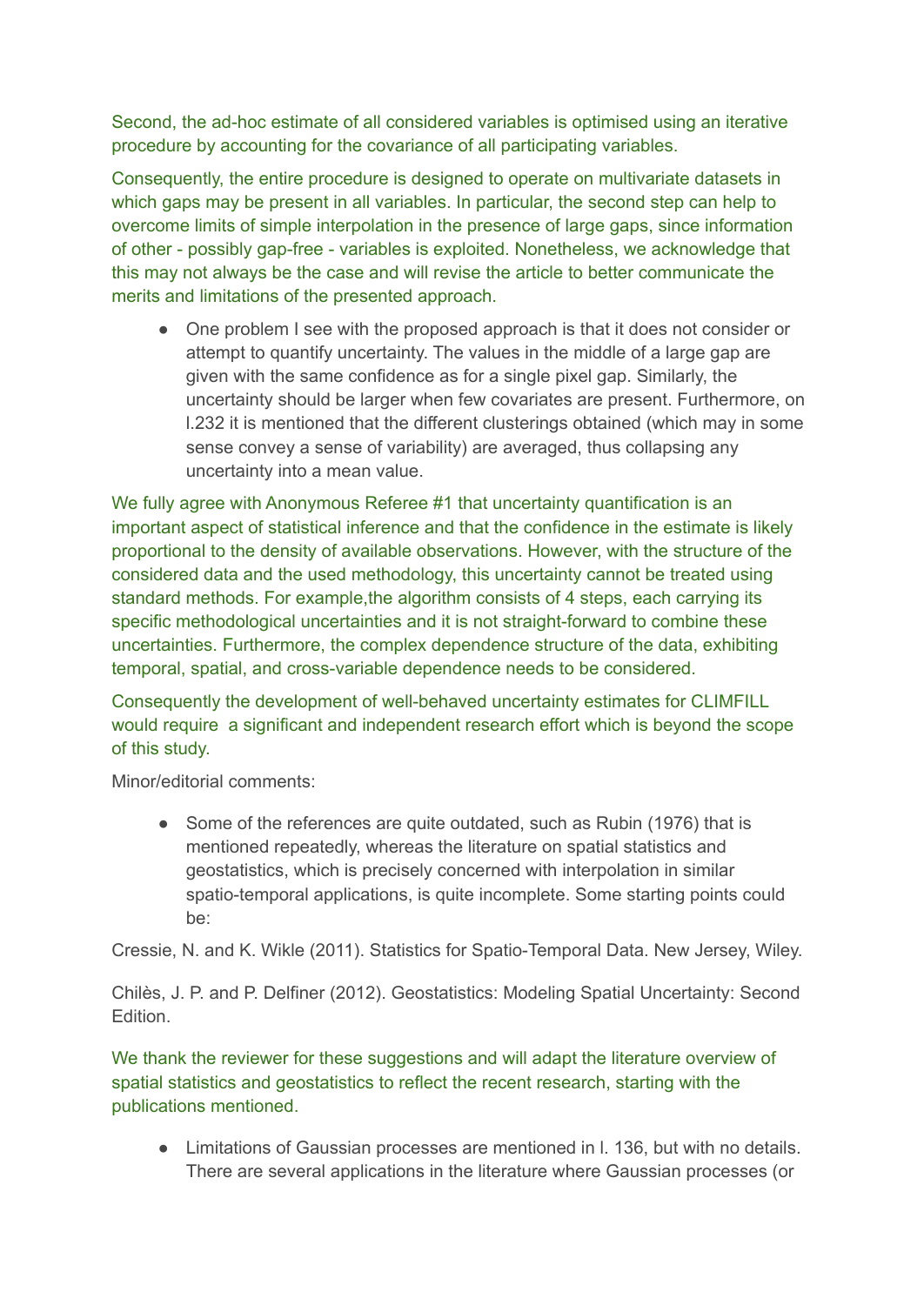other forms of random processes) have been successfully used with large datasets.

This is a valid point, we will revise this section to reflect this.

● 139; are well suited

The wording is changed accordingly.

● 153: provided by other variables

The wording is changed accordingly.

● Table 2, caption: it is not clear to me what is meant by "method class" in this table

We changed the Table caption to: "Main CLIMFILL settings per step. Each task can be performed using alternative methods mentioned in the last column"

● 170: outlook for possible future work

The wording is changed accordingly.

● Caption of figure 2: the framework is divides into four steps

The wording is changed accordingly.

● 203: constant maps describing properties

The wording is changed accordingly.

● 206: Please develop the motivation for the Takens Theorem. I do not see the link to the present approach, especially given the observational uncertainties considered here.

This section will be revised so that the link becomes more clear.

● 217: built from variables

The wording is changed accordingly.

● 216-218: This sentence seems to refer to the data format in the specific implementation described. Probably not needed in this methodological description.

We omit this sentence.

● 244: I understand that the subscript "updated" stands for estimated value. A more common notation would be to use a hat.

Thanks for this really useful suggestion. We will implement the notation with the hat.

● 244: the meaning of subscript m is unclear to me. Is it the same as in 1. 217?

The meaning of the subscript "m" is the same in line 244 and line 217. It refers to the number of features, as described in the caption of Algorithm 1. We thank the reviewer for pointing out that this could be communicated a bit clearer. We will make sure to mention the definition of the subscripts m and n in the text before line 217.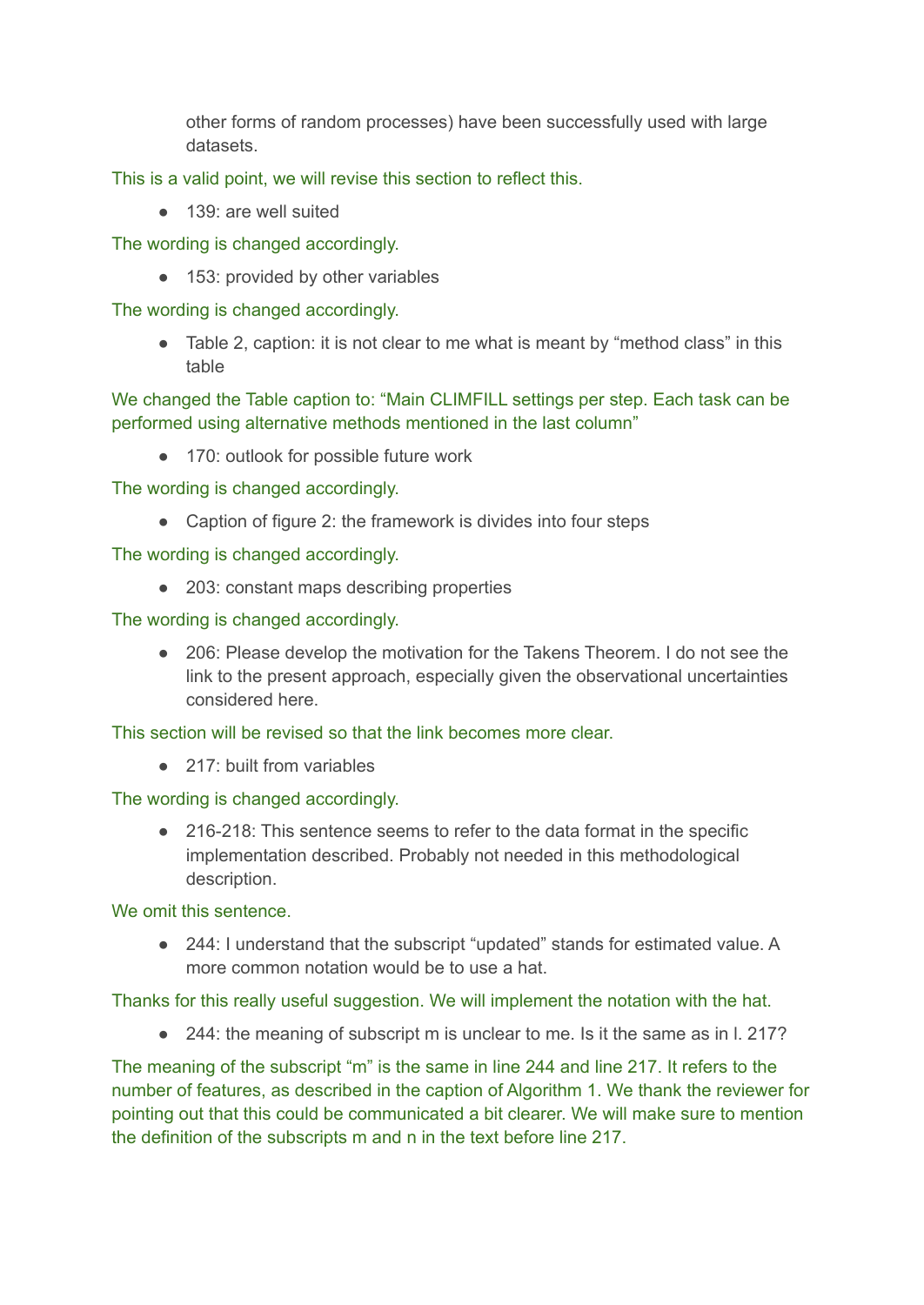● 266: it is mentioned that the proposed approach could be used to interpolate sparse in-situ measurements. This could be expanded upon or removed, as I do not see how it could be achieved easily in the present form because the model is heavily data-driven. Same comment for l.489-490.

This is a good idea. We will explore whether these two sections can be removed.

● Figure 5: why id the temporal window smaller in the future period than in the past?

We thank Anonymous Referee #1 for this helpful feedback. As a response to this comment and a comment from Referee #2 (Rene Orth), we will systematically explore the impact of different versions of feature selection, i.e. step 2 of the algorithm. We aim to quantitatively explore the effects of adding more features or removing features from the dataset.

● 305: the point is filled

The wording is changed accordingly.

● 323: are scalable

The wording is changed accordingly.

● 339: what is the criterion allowing to state that the shape of the distribution is well recovered?

When introducing quantitative measures of the reconstruction of the original distribution in the benchmark and CLIMFILL results, for example by using the Jensen Shannon divergence as proposed on the histograms in Figure 6. The text will be revised accordingly

• Legend of Figure 8: a) is described twice in the legend and c) is missing.

We replaced the respective sentence with "Comparison of artificial (a) random and (b) swaths-only missingness and (c) missingness in the real data"

● Legend of Figure 8: "In swaths-only...": incomplete sentence

We have added the missing part such that the sentence now reads "In swaths-only" missingness we create long ellipses centered around the equator to simulate characteristic satellite swath missingness patterns."

● 361: Leads to...: incomplete sentence.

changed to "This leads…"

● 401: This last sentence is intriguing, especially during the presentation of results. It could be expanded upon in the discussion.

The mentioning of the bias reduction step will be revised.

● 468: recovering the physical

The wording is changed accordingly.

**●** 498-500: "closing the largest gaps first": it is not immediately clear to me that this would be the best strategy. One potential drawback of this approach might